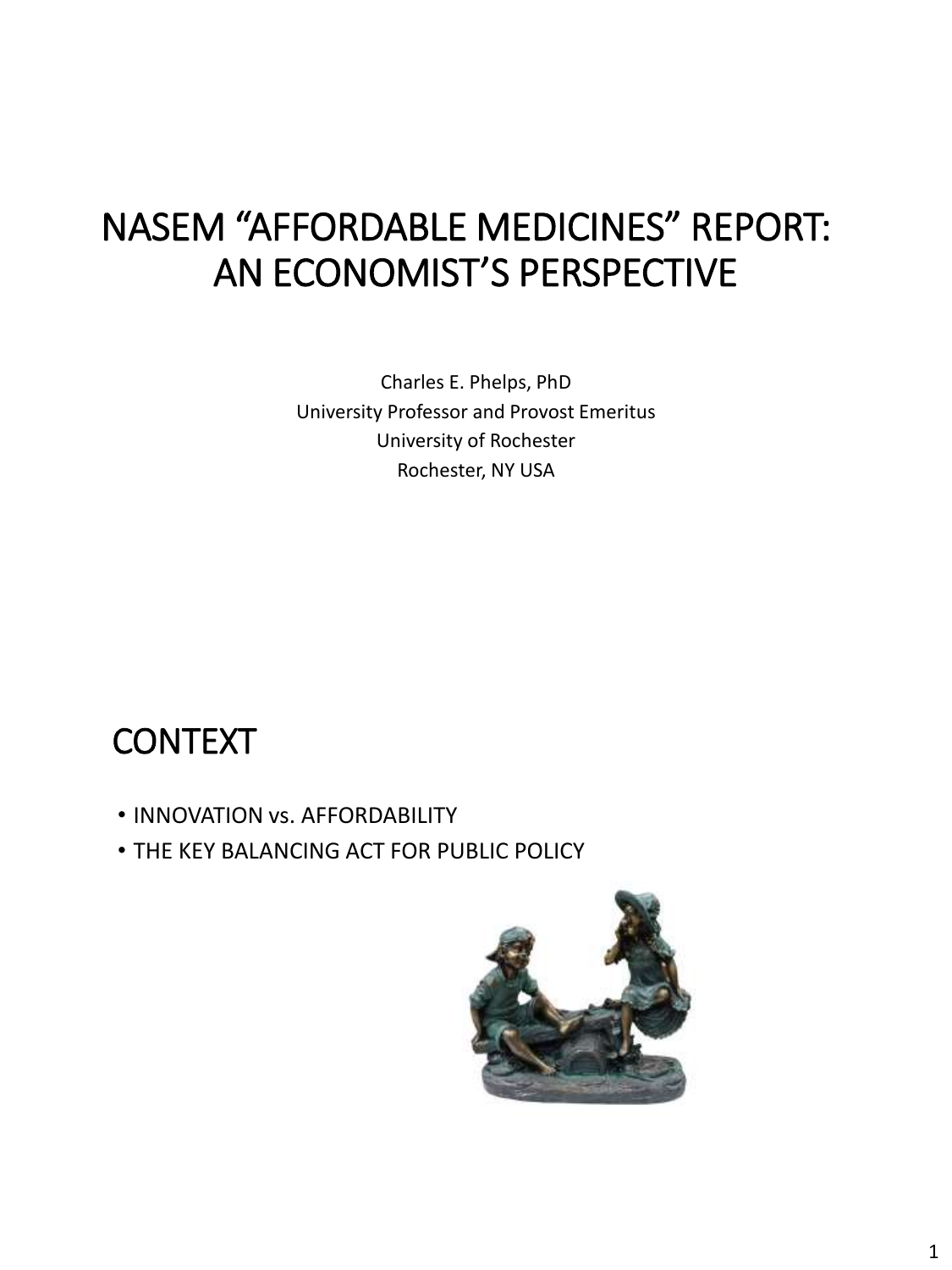#### LANDMARK LEGISLATION IN 1980s

- Bayh-Dole (1980)
	- Transferred ownership of patents from federally funded research to inventor
	- "Tech transfer" offices became ubiquitous in higher education
	- Major expansion of biomedical research and commercialization
- Orphan Drug Act (1983)
	- Multiple incentives to develop treatments for "rare" diseases
		- 200,000 or fewer target population
	- About 400 new drugs with "orphan" status
	- "Salami slicing" some "blockbuster" drugs get multiple benefits
- Hatch-Waxman (1985)
	- Extended exclusivity for pharmaceuticals from 20 to 25 years
	- Increased incentives for generic competition when exclusivity ends



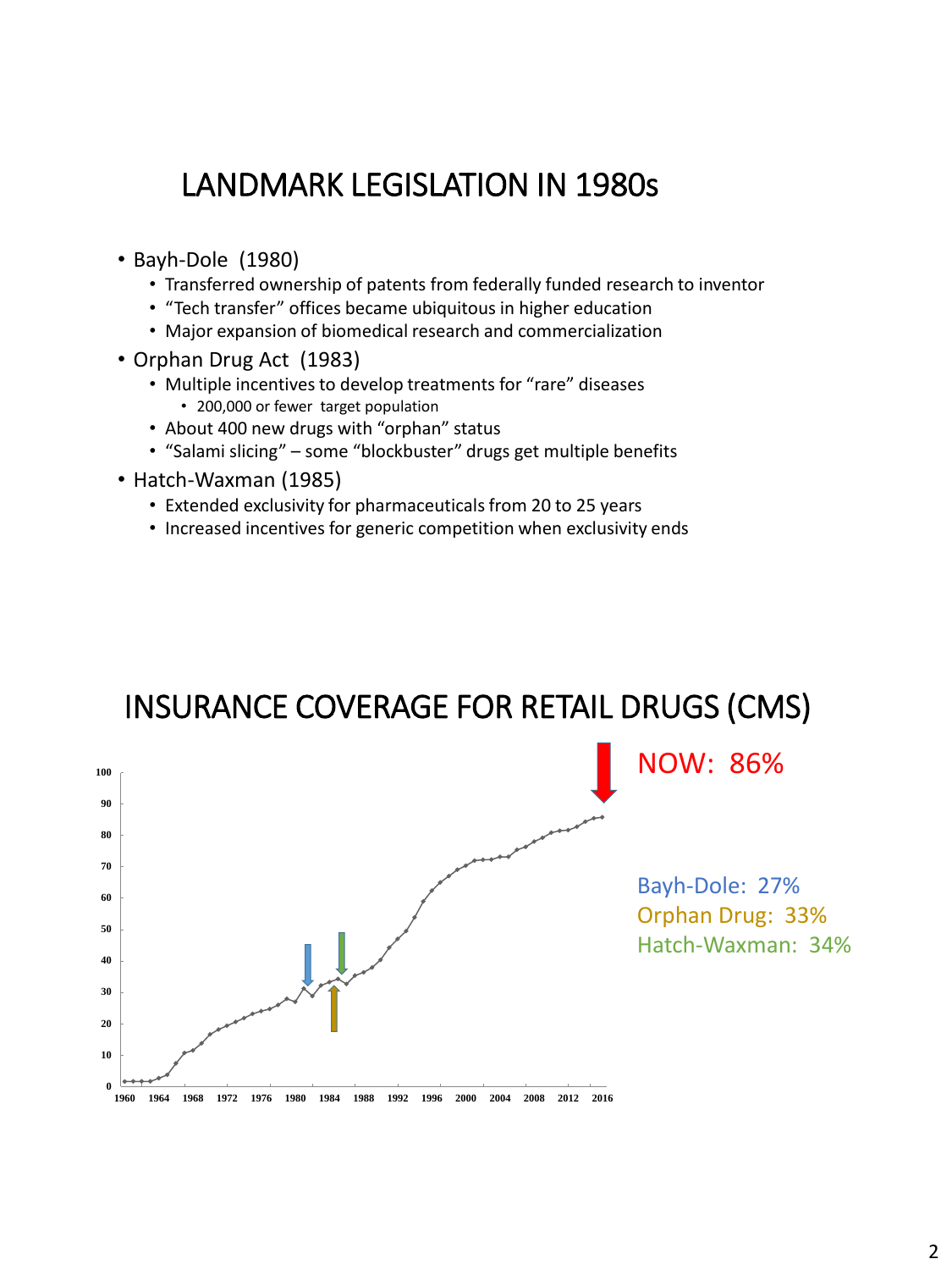#### UNPRECEDENTED COLLISION OF MARKET EXCLUSIVITY (MONOPOLY) AND INSURANCE COVERAGE

- Insurance increases utilization AND reduces price sensitivity
- Danzon: "optimal markup is the inverse of coinsurance rate"
	- Average coinsurance is 14% now  $\rightarrow$  7X markup
	- Average coinsurance in 1980s was 33%  $\rightarrow$  3X markup
	- "Regulation best thought of as a response to insurance"
- Garber, Jones and Romer (2006)

"The subsidy to demand inherent in the low copayment leads to excess profits…. The resulting dynamic inefficiency raises the possibility that finite patent lives could be welfare improving by reducing excessive innovation. **…. [Further]… an upper bound on the price received by the manufacturer may in some cases be required to ensure that revenues are not too large in relation to the benefits consumers receive**."

**"**Insurance and Incentives for Medical Innovation" *Forum for Health Economics and Policy* 2006, 9(2), Alan M Garber, Charles I. Jones, Paul Romer

### WHAT WORKED IN 1985 IS NO LONGER APPROPRIATE

- NASEM Report recommends that CMS negotiate directly prices
- US is only industrialized country in the world that has extensive insurance AND no price negotiation or control
- Hence we provide a large fraction of pharmaceutical industry profits

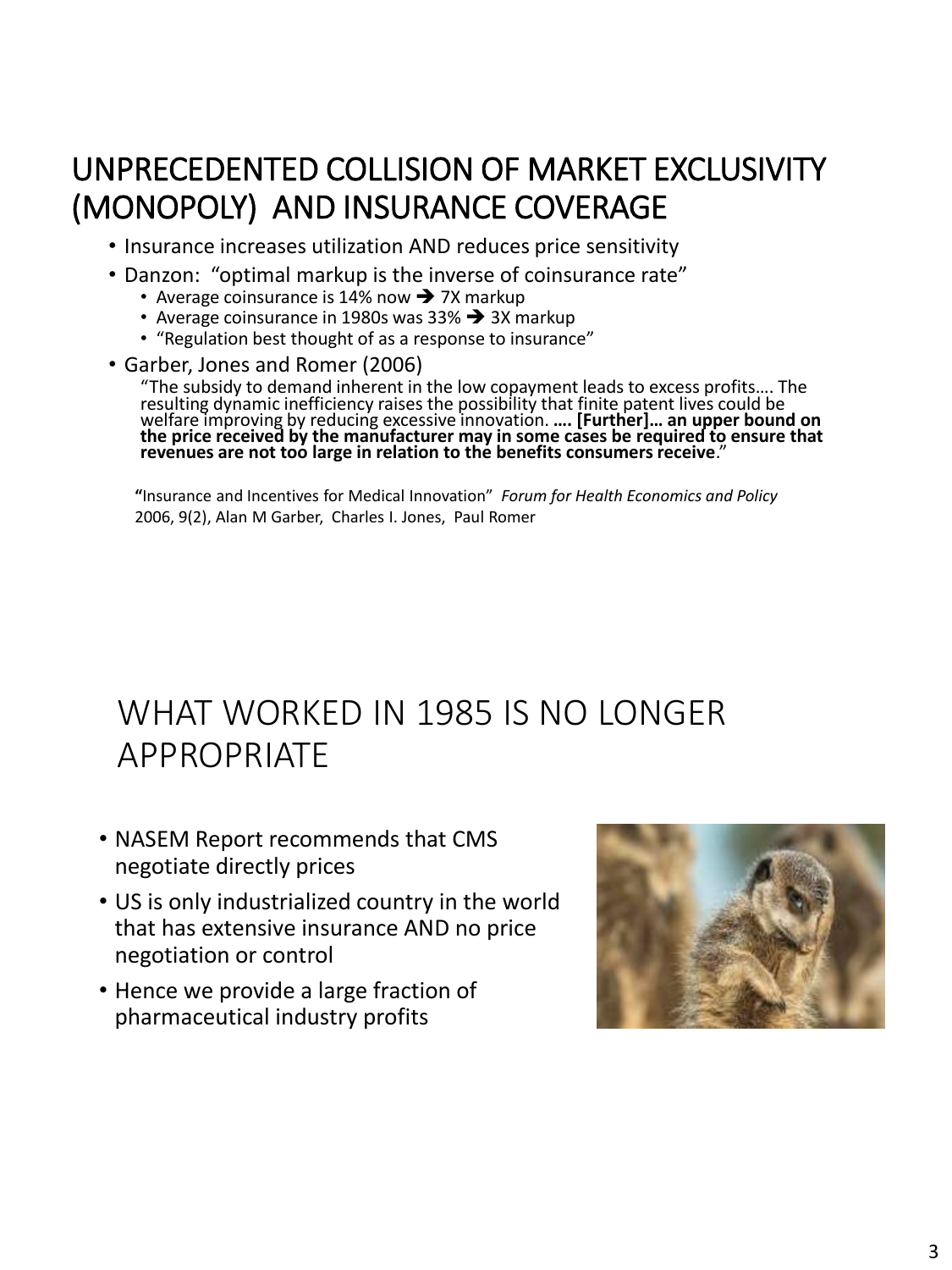## COUNCIL OF ECONOMIC ADVISORS ESTIMATES



PROFIT BY NATION

78% OF OECD-NATION PROFITS FROM US

34% OF OECD PER CAPITA INCOME IS US

THUS MARKUP IS MORE THAN 2X IN US THAN IN REST OF OECD NATIONS

### FOUR ASSESSMENTS OF INDUSTRY PROFITABILITY (PAGE 63 ff from NASEM)

- University of Southern California -- profit margins
	- Branded pharma and generic pharma highest margins of any industry
	- Only tobacco and alcoholic beverages are in same vicinity
- Forbes profit margin study
	- Generic highest, branded drugs 4<sup>th</sup>,
- Bond ratings
	- Morningstar bond ratings for Pharma A- or higher,
		- J&J gets AAA rating, only other is Microsoft
- Deloitte Report: declining ROI in recent years
	- Only cautionary note in otherwise robust evaluation of industry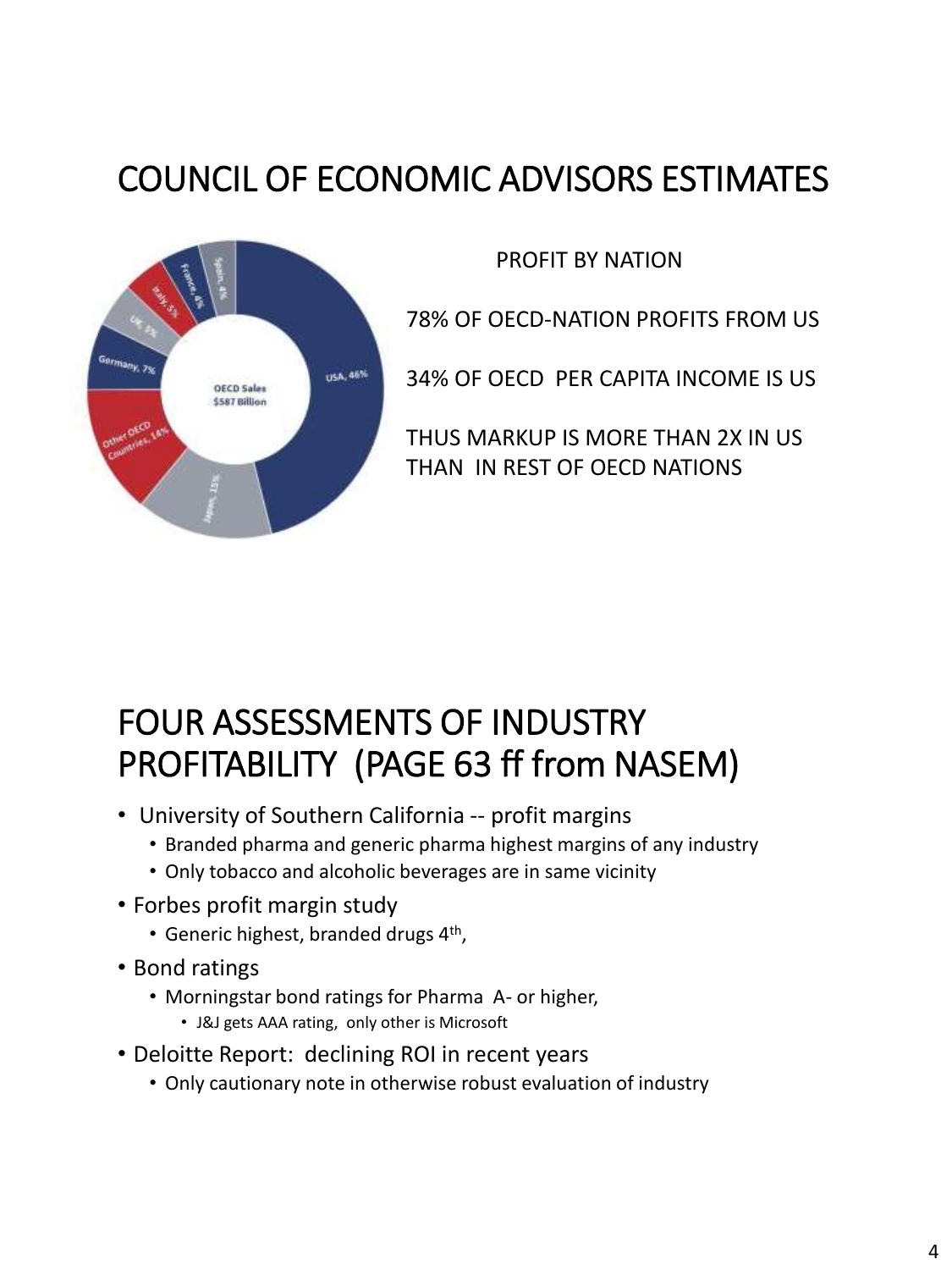## INDUSTRY HAS MANY USES FOR PROFITS

- R&D
- Advertising
- Share purchases to raise price
- Executive and Board compensation
- Philanthropy
	- Some patient advocacy groups "captured" by sponsors
- •QUERY: If profits fall, what happens to each of these?



Top 13 Pharmaceutical Companies Uses of Revenue (Percentages) 2017 and 2011-17